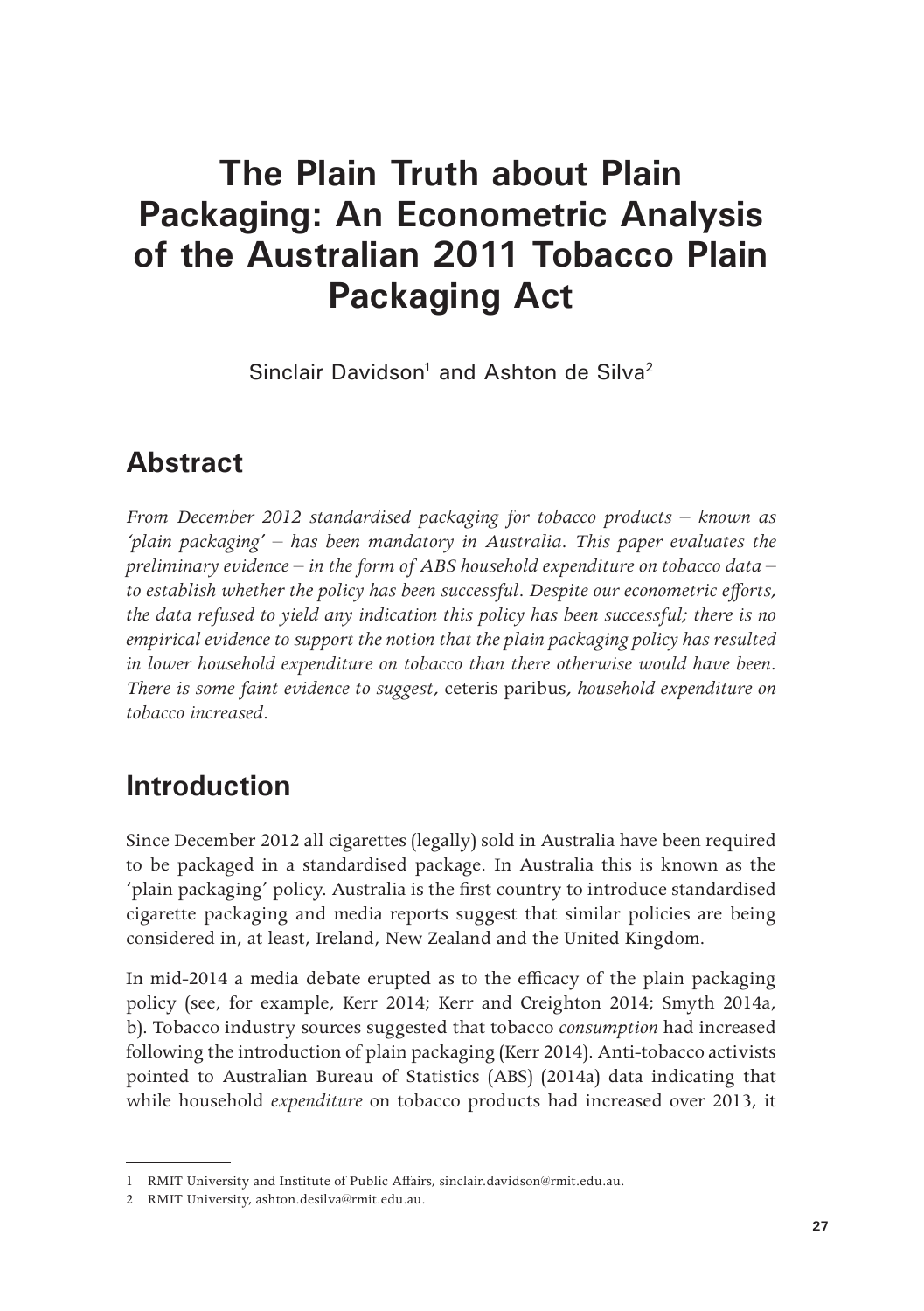had dramatically fallen in the first quarter of 2014. Those activists interpreted that massive 2014 first-quarter decline as evidence the plain package policy had worked (Smyth 2014a, b).

The difficulty arises in that those two observations may well be consistent with each other. The difference between consumption and expenditure is, of course, price. To most laypeople, however, consumption of tobacco and expenditure on tobacco appear equivalent. Economists know better – consumption is a quantity measure, while expenditure is price times quantity. Journalists, however, seem to not always understand the distinction; Smyth (2014a, b), for example, refers to the ABS as reporting tobacco consumption falling in his *Financial Times* articles. The ABS, of course, reported no such thing  $-$  it reported Household Tobacco *expenditure* falling.

A further difficulty arises in that the ABS reports 'real' (chain volume) statistics for household expenditure that attempt to abstract from changes in prices. In practice, however, the ABS does not hold price constant, as many appear to imagine. Were that the case it would be easy to infer trends in consumption from trends in expenditure. To the extent that consumers face falling prices for tobacco products or consumers substitute cheaper brands of tobacco products for more expensive brands the relationship between quantity consumed and expenditure becomes indeterminate. (See Appendix 1 for a worked example on these points.)

Further clouding some commentators' appreciation of the situation, the 2013 National Drug Strategy Household Survey results (Australian Institute of Health and Welfare 2014) indicated that overall tobacco consumption was down on 2010 data – but that cannot establish any efficacy of the plain packaging policy *per se* in addition to the long-term downward trend in tobacco consumption.

Whatever the right answer to the question, the merit of the plain packaging policy clearly extends beyond the health–tobacco nexus. Tobacco companies, unable to deploy their intellectual property in promoting their products, have pursued legal action against Australia at the World Trade Organisation. Public health advocates would want to have an understanding of the impact plain packaging has on tobacco consumption before advocating similar policies for other 'repugnant goods' such as alcohol or fast food or high-salt or high-sugar content foods.

In this paper we present some very preliminary evidence to show that there is no empirical support for the plain packaging policy. Like the anti-tobacco lobby, we employ ABS household expenditure of tobacco data. The advantages to using this measure are that it is publicly available and not proprietary to the tobacco industry. There are limitations to using expenditure data as a proxy for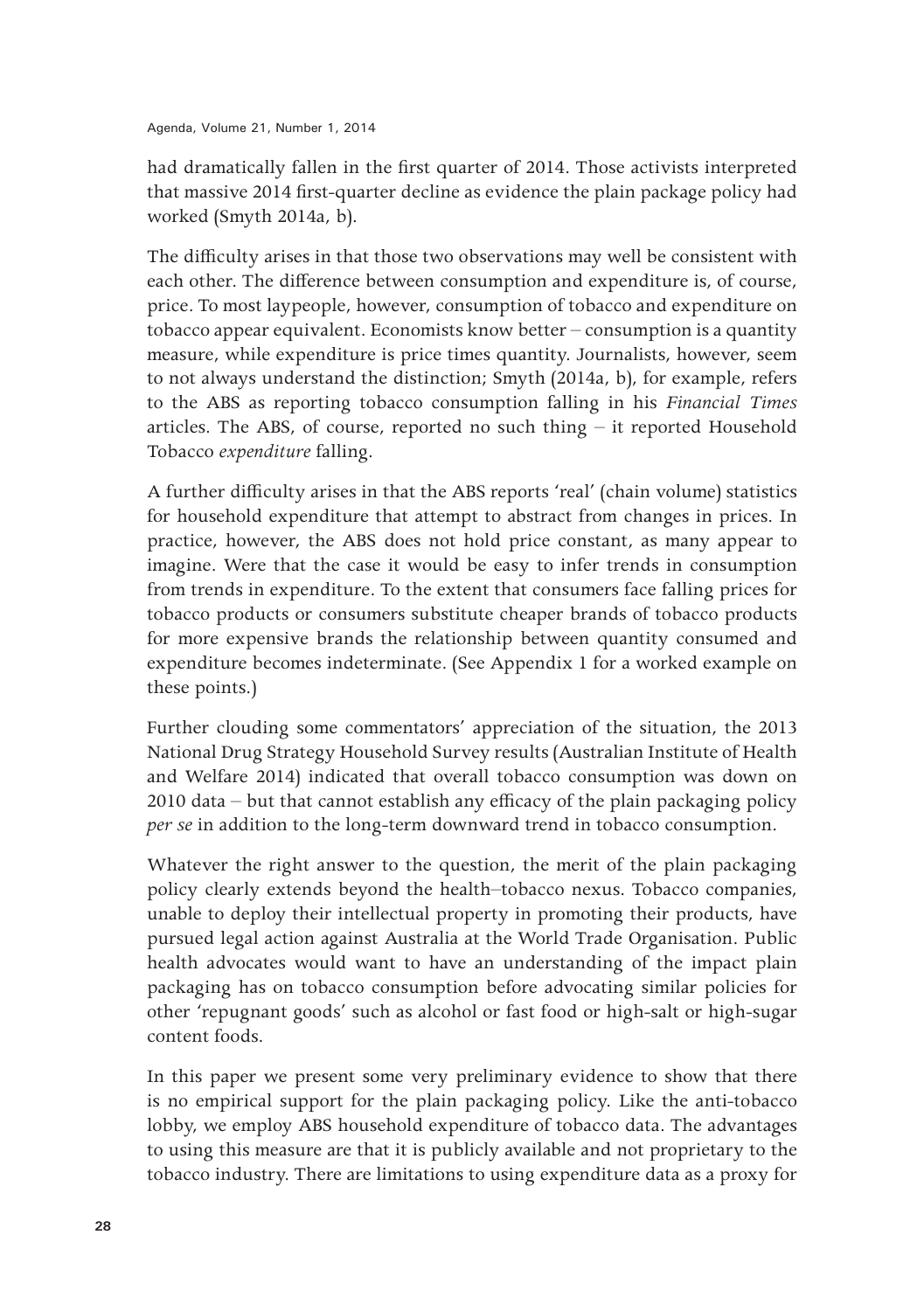consumption data – as we have outlined above; unfortunately, however, actual tobacco consumption data are not publicly available for analysis. Even if readers are uncomfortable accepting expenditure data as being a proxy for consumption, our results show that the first-quarter decline in household expenditure on tobacco is not explained by the introduction of the plain packaging policy.

In section 2 we set out some of the theoretical considerations that inform our problem. Section 3 contains some discussion of an ideal test and real-world limitations to conducting an ideal test. Section 4 contains our empirical tests and a conclusion follows.

## **Theoretical predictions**

There are two questions of principle worth exploring. First, what would the impact of imposing plain packaging (i.e. removing the scope for non-price competition through branding) have on the pricing of tobacco products such as cigarettes? Second, what impact would the plain packaging policy have on the demand for cigarettes at a given price?

Cigarettes are more or less homogeneous products – medical researchers report that smokers are unable to differentiate different brands of cigarette (Campbell 2012). Branding and product differentiation allow firms to maintain consumer loyalty and/or charge price premia for their goods and services. Over the last 30 years, however, there have been ever-increasingly stringent regulations against tobacco advertising. The plain packaging policy is the logical conclusion of that regulatory push – there is now no means whereby tobacco companies can maintain consumer loyalty. Tobacco firms can now only compete on price. In the absence of non-price competition, and the presence of (more or less) perfect substitutability, the Bertrand equilibrium price now equals marginal cost, possibly resulting in an increase in consumption.

On that basis, the first implication of a plain packaging policy, *ceteris paribus*, would be that tobacco prices can be expected to fall. Related to this is the prediction that consumers will substitute away from high-priced cigarettes to lower-priced cigarettes.

The definitive source guide to tobacco data (Scollo and Winstanley 2012) has dated data but they (2012, section 13.3.2.2) report that price discounting is common in Australia – that 'the majority of cigarettes in Australia are sold at considerably lower prices' than the recommended retail price. They also report (2012, section 13.3.1.1) that the recommended retail price of their chosen representative packet of cigarettes (Craven A) had fallen in price in 2012 to \$10.36 from \$15.52 the previous year. Unfortunately, they do not report prices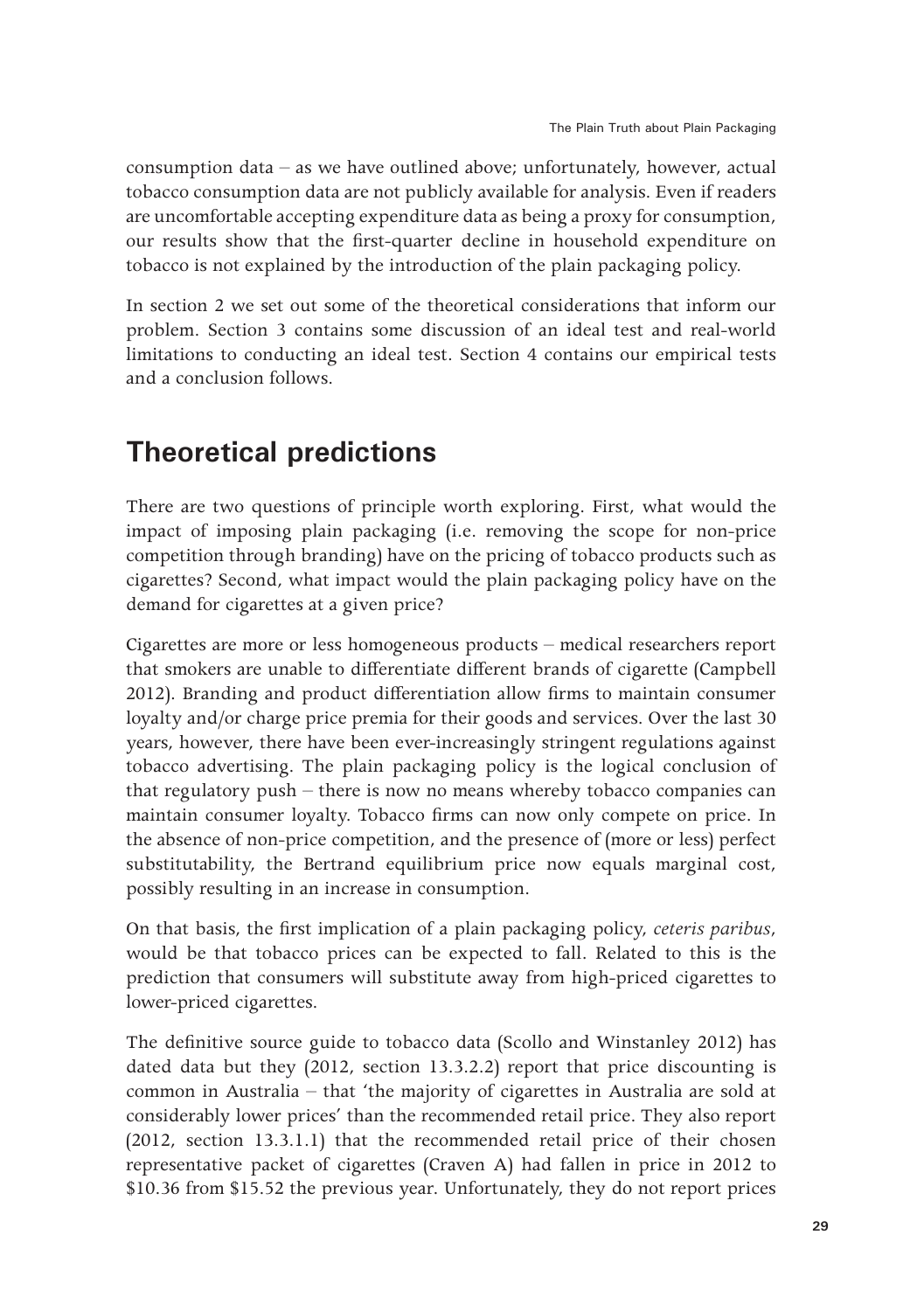for that brand in 2013. The ABS (2014b) reports, however, that the tobacco CPI has continued to rapidly increase and the growth in tobacco prices has outstripped overall CPI. At the same time there is evidence to suggest that tobacco consumers are substituting to cheaper brands of cigarette. Kerr and Creighton (2014) report that the 'deep discount' segment of the tobacco market has grown to a 28.2 per cent market share in 2014 from 3.4 per cent in 2010.

To the extent that branding disappears it also becomes easier for counterfeit or illegal tobacco to enter the Australian market. Ironically, the governmentmandated standardised packs are themselves not trademarked and criminals can easily reproduce them. The second implication of the plain packaging policy, *ceteris paribus*, is that the market share of illegal tobacco will increase (Farrell and Fry 2013). Clarke and Prentice (2012) provide an analysis of both these claims and suggest that, at best, they are overstated. But what is important for our purposes is that Clarke and Prentice (2012) agree that a plain packaging policy could cause prices to fall and consumption to rise, and they recommend that increases in excise tax be employed to prevent tobacco prices from falling. By contrast, Farrell and Fry (2013) suggest that plain packaging would blur the distinction between legal and illegal tobacco and result in a greater demand for illegal tobacco. They suggest that this could result in perverse health outcomes given the objective of reducing tobacco consumption. A problem shared by both of these papers is that they both pre-date the introduction of the plain packaging policy. The Farrell and Fry paper, even though published in 2013, uses data from the late 2000s.

The second question relates to the demand for tobacco at any given price level after the introduction of plain packaging. The medical literature suggests that plain packaging reduces the utility of the smoking experience. Germain, Wakefield and Durkin (2010), for example, find that plain packaging reduces positive brand-image associations for adolescents, and raises negative expectations as to taste. Similarly, Wakefield et al. (2013) find that plain packaging reduces the perceived quality of tobacco products, and that consumers perceive plainpackaged tobacco products to be less satisfying than branded tobacco. Young et al. (2014) report an increase in the number of phone calls to Quitline – a helpline for smokers – after the introduction of the plain packaging policy, but do not indicate actual quit rates.

The difficulty with all these studies is that they do not demonstrate that tobacco consumers will actually stop smoking – rather that one aspect of the utility of the smoking experience has been lost. If smokers gain utility from both consuming a branded tobacco product and from the tobacco itself (nicotine, for example) then it may easily be the case that restricting branding could give rise to an increase in tobacco consumption as smokers attempt to maintain their overall smoking experience (see Lancaster 1966, 1975). Ironically some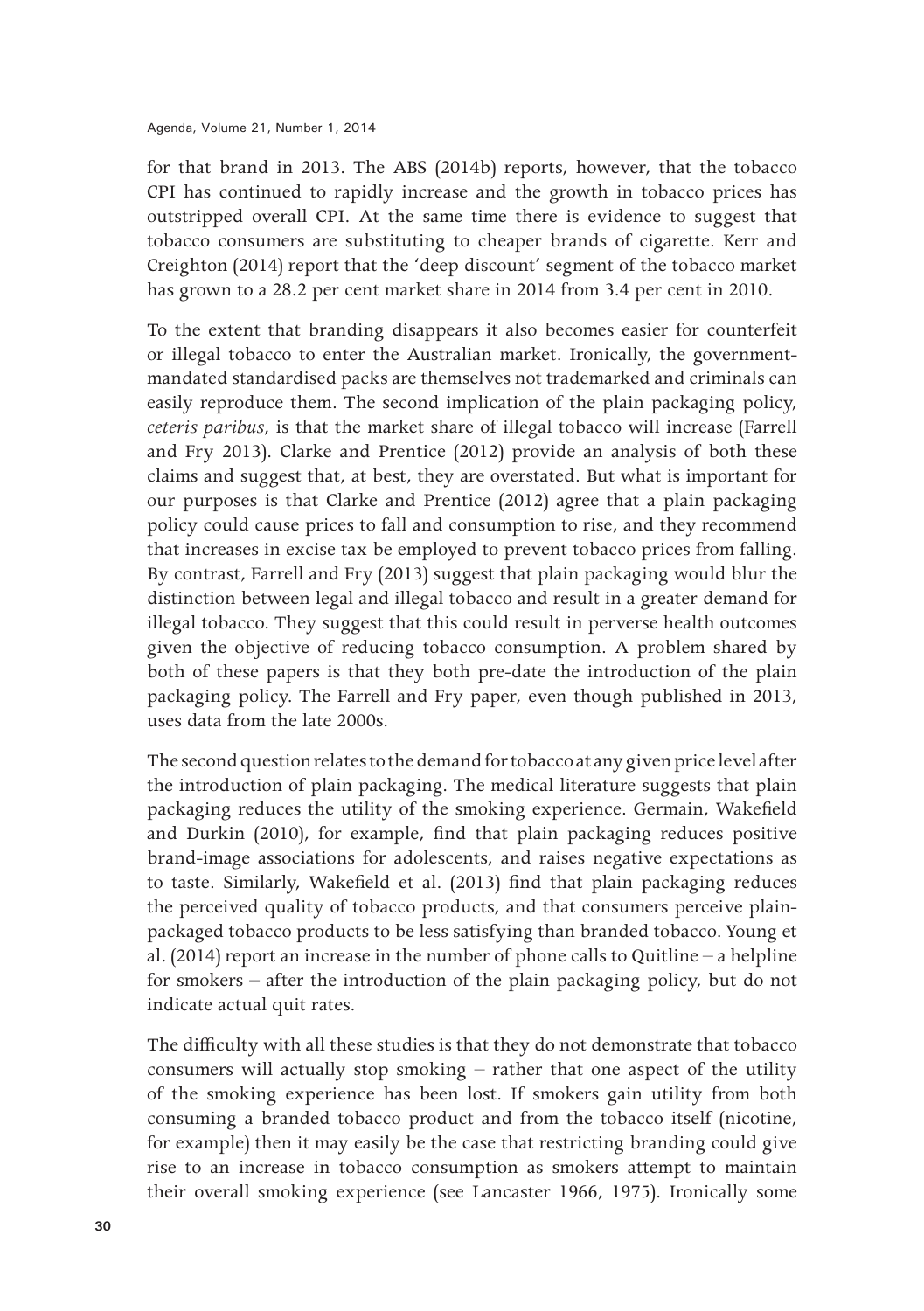smokers could find themselves consuming more tobacco while enjoying less of the smoking experience. The observation that consumers of low-tar (or socalled light cigarettes) tend to inhale more deeply or more frequently would be consistent with this argument (see Benowitz et al. 1983).

In short, from an a priori economic perspective it is possible that plain packaging could lead to increased tobacco consumption. By contrast, the public health literature suggests that plain packaging will result in reduced consumption by discouraging younger individuals from taking up tobacco consumption and by amplifying the message in the health warnings.

## **An ideal test and real-world limitations**

Ideally, the impact of the policy change would be tested by examining the change in tobacco consumption, controlling for changes in price, income, population, etc. The challenge, however, is that 'tobacco sales data are not publicly available' (Department of Health 2014).

To date, the 'success' of the plain packaging policy has rested on very imperfect indicators – for example, the number of individuals calling Quit services and the like. There is, however, at present no definitive evidence to support the efficacy of the plain packaging policy. By contrast Kaul and Wolf (2014) are able to employ (proprietary) smoking data from Roy Morgan and show that the plain packaging policy had no impact on the incidence of 14–17-year-old tobacco consumers<sup>3</sup>

In fact, the evidence to support the efficacy of most tobacco regulation in Australia is somewhat weak. Under Freedom of Information laws, Treasury (undated) has released some modelling of tobacco demand where tobacco excise data are used to proxy tobacco consumption. Unfortunately, those data are also not in the public domain. Nonetheless they employ OLS to estimate price and income elasticities for tobacco and include a regulation variable in their analysis. Unfortunately, the (undated) Treasury paper is insufficiently detailed to reveal the time period or specific regulations under consideration, but the Regulation variable in the analysis is not statistically significantly different from zero at the 5 per cent significance level.

Data limitations represent the clearest challenge to establishing the efficacy of the plain packaging policy and, indeed, most tobacco regulation. Ideally, total

<sup>3</sup> They fit a linear time trend to the consumption data and test for statistically significant deviations from the trend after the introduction of the plain packaging policy.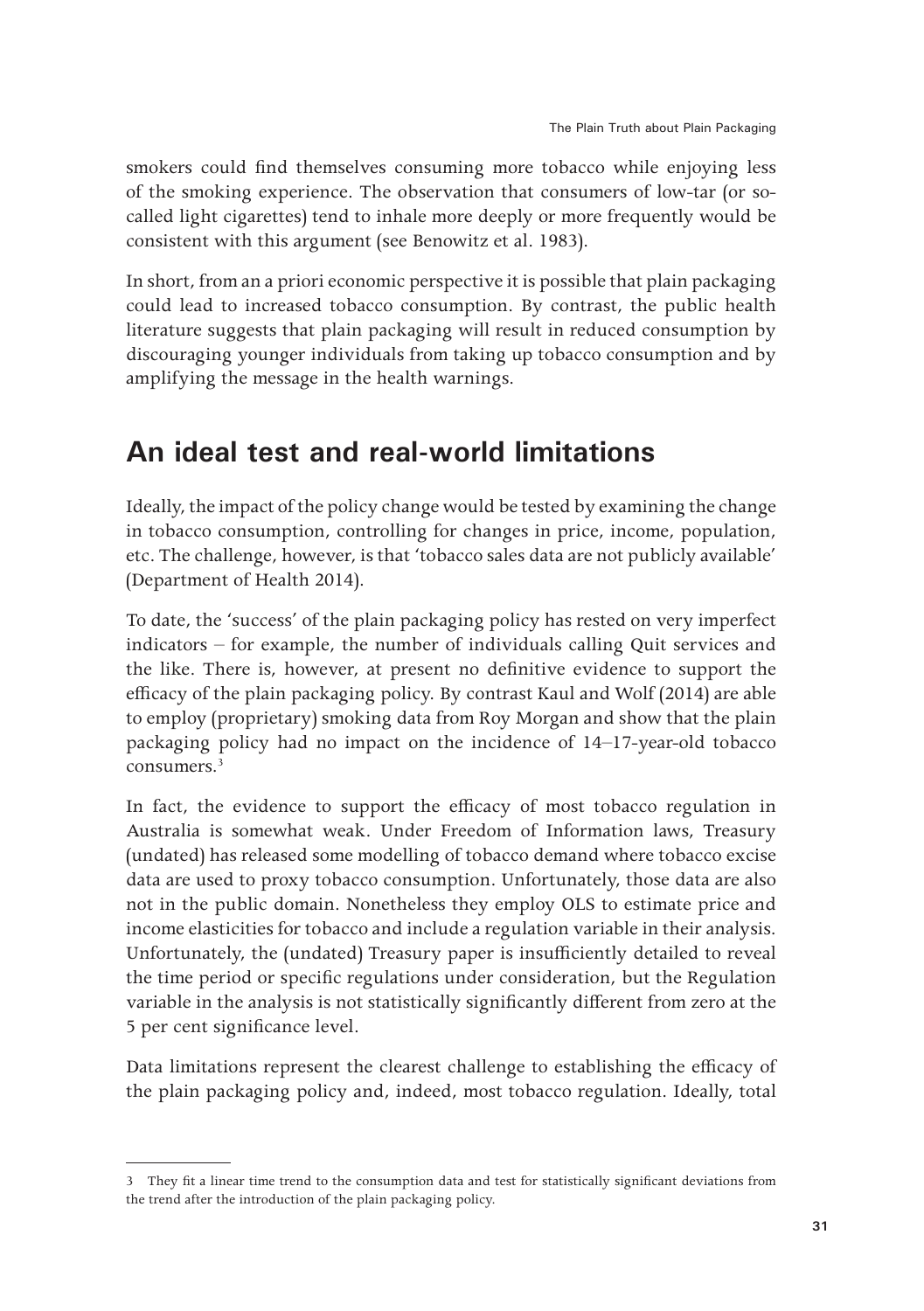consumption, or per capita consumption, of tobacco would feature prominently in that analysis. For obvious reasons, however, standardised time-series data for illegal tobacco consumption is non-existent.

Excise data is collected on a per-stick basis (or per-stick equivalent basis) but that data is not publicly available. Similarly, tobacco firms have detailed information of their sales but those data are also not publicly available either. The National Drug Strategy Household Survey collects data on the incidence of tobacco consumption, but only on a three-year cycle.

At present the 'best' tobacco data are the Household Expenditure on Tobacco data produced by the ABS. These data, however, are a very imperfect proxy for tobacco consumption. The data series is from September 1959 to March 2014 (at the time of writing). It peaks in 1981 and since that time household expenditure of tobacco has declined. By contrast, Scollo and Winstanley (2012, section 2.10.1) report that tobacco consumption has been in long-term decline in Australia since 1960. They also report (2012, section 2.6.2) a comparison between known tobacco datasets and show that the ABS data under-report tobacco consumption relative to both industry estimates and Treasury estimates of tobacco consumption.

## **Three imperfect tests**

In this section results from three tests are presented, the first of which is based on the regression approach using the ordinary least squares (OLS) methodology, similar to that used in Treasury (undated). Recognising that OLS at times does not handle economic time-series very well due to its stochastic properties, we subsequently employ a univariate form of the state space specification recently used in Davidson and de Silva (2013). In the third test we perform a historic forecasting scenario.

In all three empirical tests the ABS Household Expenditure data are used as a proxy for tobacco consumption.

### Test 1: Regression

The regression analysis follows the format:

Expenditure<sub>t</sub> =  $\alpha_0 + \beta_1$ Price<sub>t</sub> +  $\beta_2$ Income<sub>t</sub> +  $\beta_3$ Regulation Dummy<sub>t</sub> +  $\varepsilon_t$  (1)

where: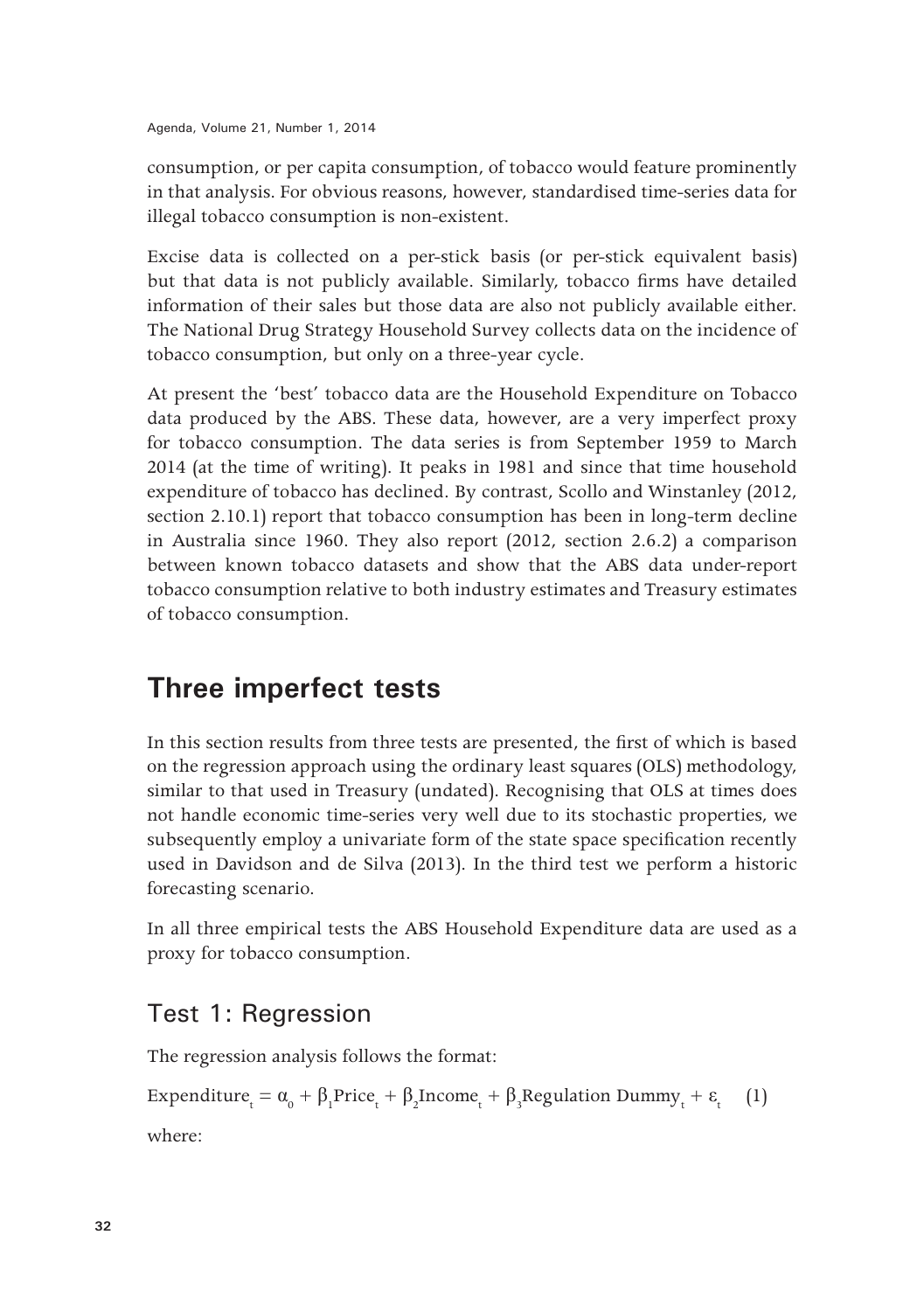$\text{Expenditure}_{_{\text{t}}}$  = seasonally adjusted household tobacco expenditure (sourced from the ABS 2014a, table 8; this is a chain volume measure – see ABS 2013 for an explanation) divided by the estimated resident Australian population (also sourced from the ABS 2014 $c^4$ )

Price<sub>t</sub> = A tobacco price proxy; following Treasury (undated) we employ the ABS (2014b) CPI tobacco sub-index as the proxy for tobacco prices<sup>5</sup>

 $\text{Income}_\text{t} = \text{seasonally adjusted gross dispose}$  household income (sourced from the ABS 2014a, table  $14$  – these data are in current dollars<sup>6</sup>) divided by the estimated resident Australian population (also sourced from the ABS 2014c)

Regulation Dummy  $=$  a series of binary variables designed to capture major regulatory change, Excise 1 captures the 25 per cent excise increase in April 2010, Excise 2 captures the 12.5 per cent increase in excise in December 2013 and Plain Packaging captures the introduction of plain packaging in December 2012. On the advice of the referee we also investigated whether the introduction of plain packaging after September had any impact on household tobacco expenditure.<sup>7</sup>

To avoid complications associated with the introduction of the Goods and Services Tax in 2000, we estimate the model over the period 2001–14.

The data captured from the ABS are all quarterly data – ideally we would employ higher-frequency data, but unfortunately the ABS only reports national income data and CPI data on a quarterly basis. A referee has suggested that the use of resident Australian population is an inappropriate denominator for Expenditure and Income in our regression models, indicating that the number of households would be a more appropriate measure. Unfortunately, a high-frequency time series of the number of Australian households is not available for use. The Australian Institute of Family Studies, however, does provide an estimate of the average household size in Australia for the period 1911–2011. Using those data and the estimate of resident population, it is possible to estimate the number of households in Australia. The estimate for average household size over our estimation period, however, is a constant 2.6 persons per household. As such, we report results using population as the denominator.

<sup>4</sup> The ABS population data are current to December 2013. To estimate the March 2014 population data we average the population estimate in the ABS population clock in June 2014 and December 2013.

<sup>5</sup> Although elsewhere in Treasury (undated) they report results for a proxy using price per stick.

<sup>6</sup> In unreported analysis we use the overall CPI to adjust the current dollars into real 2014 dollars and re-run our regressions – the results are marginally different but qualitatively identical.

<sup>7</sup> After 1 December 2012 all packs sold were required to be in plain packaging but plain packaged cigarettes were already on the market. After September 2012 all manufacturers were required to produce cigarettes in plain packaging and these packs became available for sale alongside branded packs.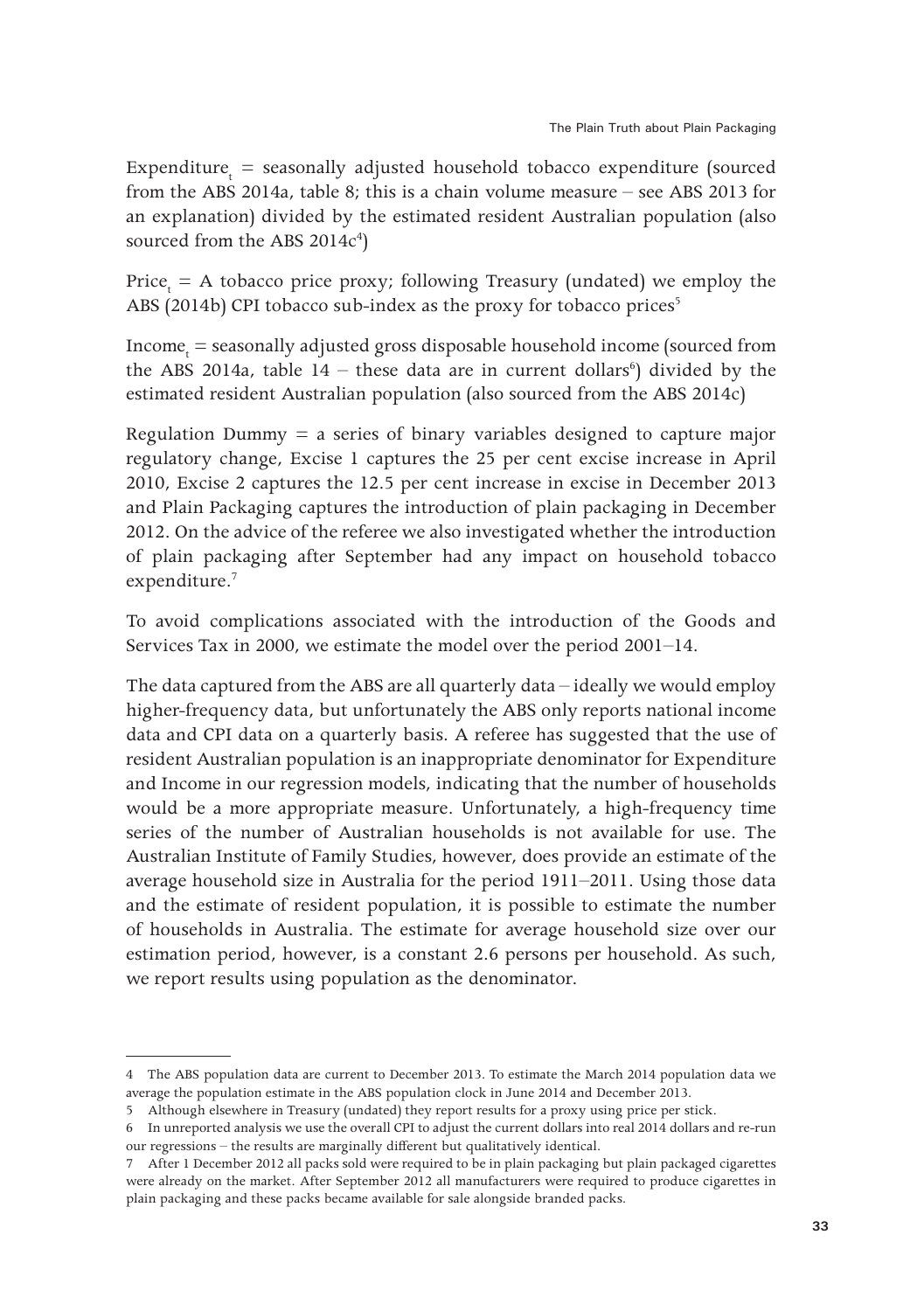The initial estimation of the model indicated a high level of auto-correlation and consequently an AR(1) term was added to the model. Initially we also included a time trend; however, the results indicated the time trend was redundant and it was excluded from the final analysis (results available upon request). Different versions of equation (1) were estimated. Results of the regression analysis are shown in Table 1 (with Newey-West p-values shown in parenthesis).

|                        | 1         | $\overline{2}$ | 3         | 4         |
|------------------------|-----------|----------------|-----------|-----------|
| C                      | 7.8663    | 7.6019         | 7.9542    | 7.7002    |
|                        | (0.0000)  | (0.0000)       | (0.0000)  | (0.0000)  |
| <b>Price</b>           | $-0.7028$ | $-0.8067$      | $-0.6548$ | $-0.7598$ |
|                        | (0.0000)  | (0.0000)       | (0.0000)  | (0.0000)  |
| <b>Income</b>          | 0.0413    | 0.1187         | 0.0093    | 0.0861    |
|                        | (0.5739)  | (0.0845)       | (0.9091)  | (0.0000)  |
| Excise 1               | 0.0801    | 0.0976         | 0.0728    | 0.0898    |
|                        | (0.0002)  | (0.0000)       | (0.0012)  | (0.0000)  |
| Excise 2               | $-0.0324$ |                | $-0.0348$ |           |
|                        | (0.0052)  |                | (0.0080)  |           |
| <b>Plain Packaging</b> | 0.0186    | 0.0229         | 0.0052    | 0.0085    |
|                        | (0.1582)  | (0.0757)       | (0.6540)  | (0.0000)  |
| AR(1)                  | 0.7101    | 0.6596         | 0.7302    | 0.6794    |
|                        | (0.0000)  | (0.0000)       | (0.0000)  | (0.0000)  |
| Adj-R2                 | 0.9889    | 0.9884         | 0.9886    | 0.9880    |
| <b>DW</b>              | 1.8843    | 1.8547         | 1.8789    | 1.8159    |

**Table 1: Regression results**

Source: Authors' analysis.

Columns 1 and 2 report regression results where the Plain Packaging dummy relates to the December 2012 introduction of the plain packaging policy, while columns 3 and 4 report results for an effective September 2012 introduction of plain packaging. Overall, the models appear to be well-specified, and the coefficients on Price are negative and statistically significantly different from zero.<sup>8</sup> In columns 1 and 3 we have estimated the complete model. In columns 2 and 4 we have excluded Excise 2 from the analysis. This is to examine the impact of the plain packaging policy while not controlling for the 2013 increase in excise.

<sup>8</sup> If the semi-elasticity of expenditure to price is negative, then the elasticity of quantity to price is certainly negative. Notice also that the positive sign on the Excise 1 coefficients is not hard to rationalise. Recall we are modelling expenditure data and not quantity demanded. As prices rise due to excise increases so expenditure rises too. We also observe over time that excise revenue to the budget has increased with increased excise.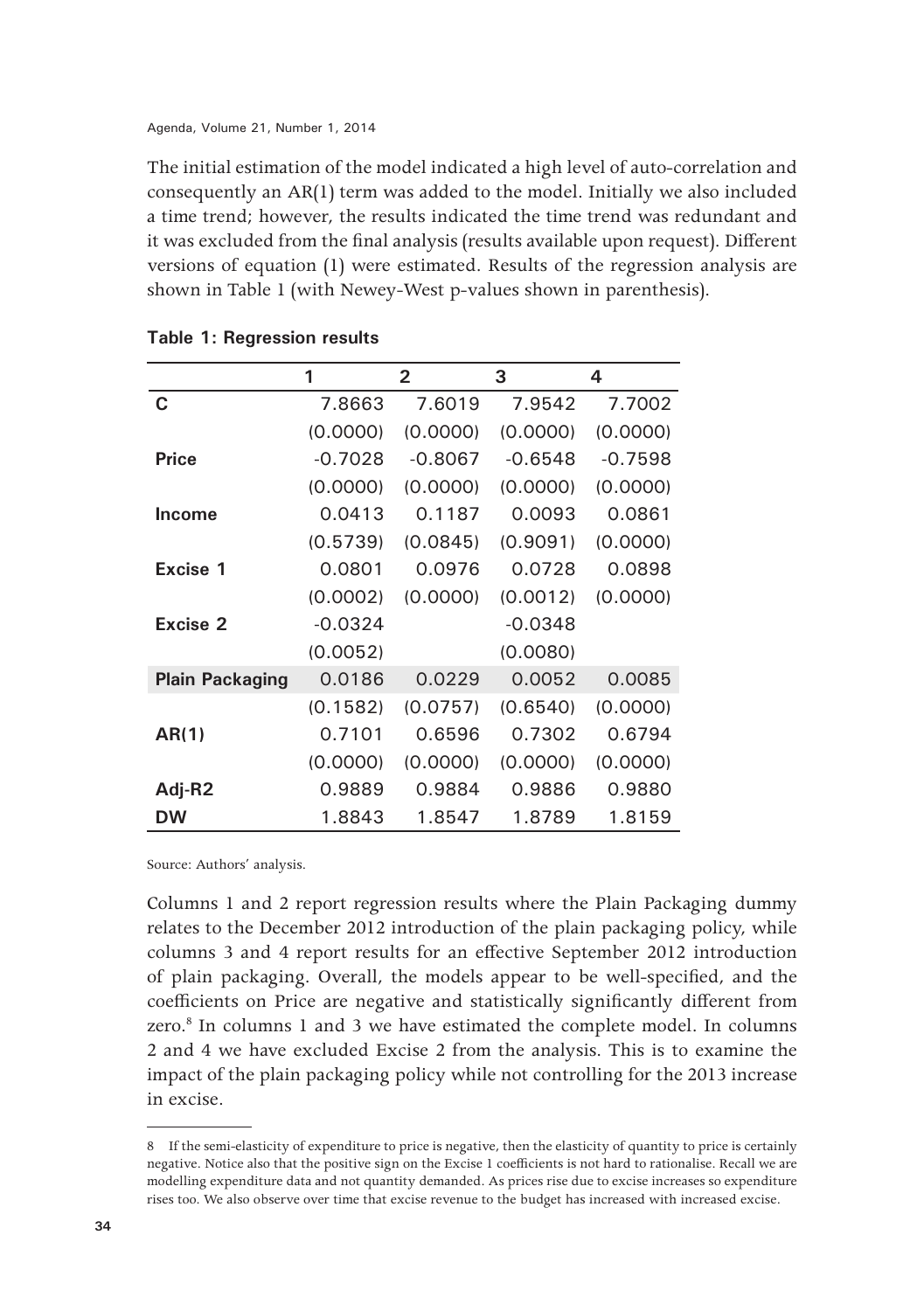The variable of interest for our purposes is the coefficient for Plain Packaging. In no instance is the coefficient negative and statistically significantly different from zero. In that sense we can argue that the plain packaging policy has not made any contribution to the long-term decline in household tobacco expenditure (our very imperfect proxy for consumption). By contrast, however, there are two instances (columns 2 and 4) where the Plain Packaging coefficient is positive and statistically significantly different from zero ( $p = 0.0757$  and  $p = 0.0000$ ). That result is consistent with the predictions from economic theory that suggest *ceteris paribus* that the absence of branding would result in an increase in the consumption of tobacco. It is important to note that in columns 2 and 4 we are not controlling for the 2013 excise. The difficulty that we face is that there is only a single data point for Excise 2 and it corresponds to a large decline in household expenditure on tobacco – future work will be needed to unravel the interaction between the plain packaging policy and the excise increase.

Overall, however, the regression result should be treated with some caution. The policy effect we are examining occurs at the end of the period, and the data themselves are subject to ongoing revision. As it stands, however, there is no evidence to support the efficacy of the plain packaging policy.

#### Test 2: Univariate state space model

In this section results from a method similar to that used in Davidson and de Silva (2013) are presented. Specifically we test, after accounting for historically defined patterns in the latent components,<sup>9</sup> whether there is any evidence that *household expenditure on tobacco has deviated from the norm following the introduction of the plain packaging legislation?*

The econometric technique we employ is also commonly referred to as an unobservable-components model (Harvey 1989).<sup>10</sup> Many economic studies have utilised this approach to assess economic policy and concepts (see, Harvey and Durbin 1986; Tawados 2009; and Sinclair et al. 2012, for example).

If we let  $y_t$  denote an observation at time  $t$ , the formulation can be represented as follows:

$$
y_i = Hx_i + \varepsilon_i \tag{2.1}
$$

$$
x_t = F x_{t-1} + v_t \tag{2.2}
$$

<sup>9</sup> Latent components are the estimated stylised features (i.e. the trend and seasonality) that combine to form the observations. In this instance we apply an approach that disaggregates expenditures into their trend and seasonal parts. In contrast to a traditional OLS regression technique, it can capture changes in these features over time.

<sup>10</sup> The model is fitted using the computer package STAMP 8.2 (Koopman et al. 2009).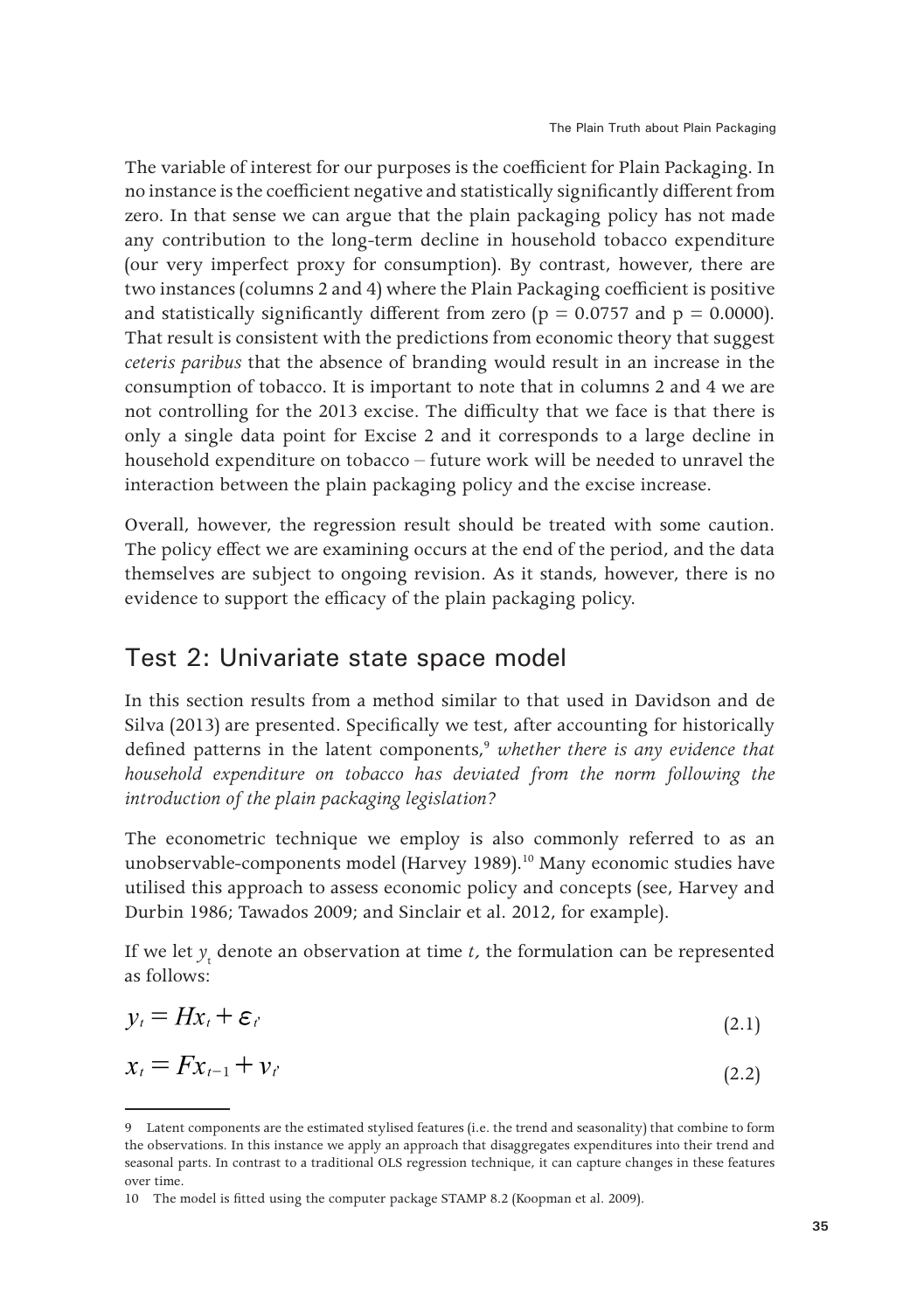where (2.2) captures how the observations evolve over time according to the latent components of the variable of interest. Two types of latent components are considered in our analysis, they being a trend and seasonality. These components are captured in the vector  $x_t$ . How these components evolve over time and combine to measure the observation  $(y_t)$  is (pre)determined by the values in *H* and *F*. The first and second equations are typically referred to as the observation and state equations respectively. Commonly the errors in the equations are assumed to be a normal with a mean of zero and a fixed variance.

The motivation for using this approach in this context is similar to Davidson and de Silva (2013), namely:

- 1. It provides the means of modelling the series consistent with the spirit of the Sims (1980) approach; that is, we do not need to impose any prior theoretical restrictions on the model thus letting the data speak.
- 2. The variables can be modelled 'as is'; that is, we do not need to perform transformations such as differencing that will necessarily result in changes in interpretation.
- 3. The model captures stochastic time-series characteristics, and thus is flexible enough to account for any variation in the latent components, such seasonal factors, over time. (Consequently in this section we employ original ABS (2014a) data and not the seasonally adjusted data we employed in the previous section.)

In testing whether consumption has deviated from the norm, a two-step procedure is undertaken. In the first instance an automated algorithm in STAMP was used to detect whether there were any structural changes (breaks) in the time path of expenditure.<sup>11</sup> As there was no evidence of any breaks corresponding to the introduction of the plain packaging legislation we then manually tested for a break, taking account of the automatically determined breaks previously found.12 Table 2 presents the key results. Each row represents a structural change in the time path of the series. For example, a negative one-off impact seems to have occurred in 2000(3); similarly a downward shift in the underlying average in the last quarters of 1976 and 1978 seems to have occurred.

<sup>11</sup> The automatic routine is based on Harvey and Koopman (1992).

<sup>12</sup> Impulse breaks were also formally tested for each quarter 2012–2013. No evidence of an impulse break was found. Unfortunately, due to the first quarter of 2014 being the most recent observation we were not able to formally evaluate whether it represents a statistically significant decrease.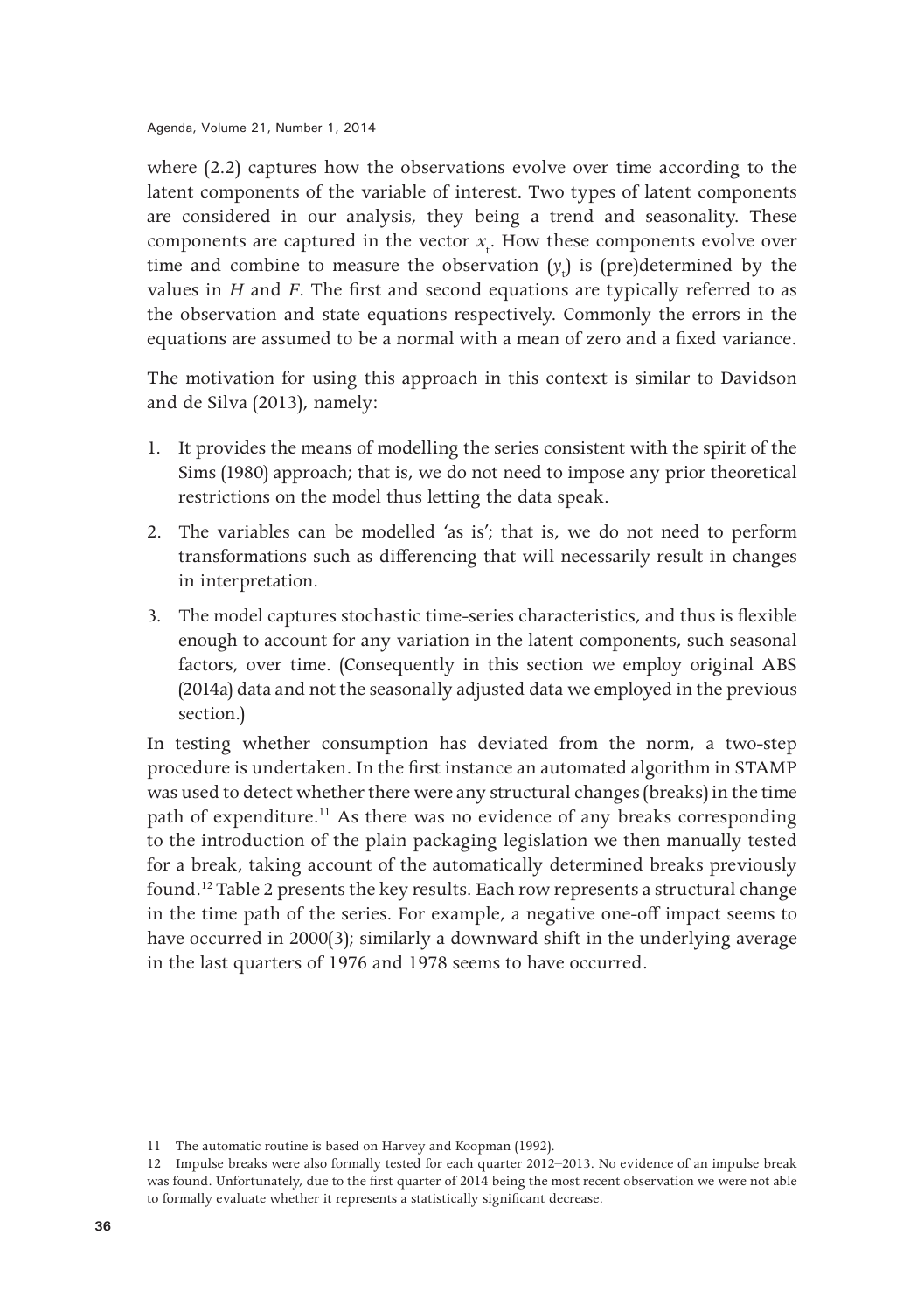| <b>Break Type</b>   | <b>Coefficient</b> | P-value  |  |  |
|---------------------|--------------------|----------|--|--|
| Outlier 1973(3)     | 338.183            | (0.0003) |  |  |
| Outlier 1975(2)     | 325.659            | (0.0004) |  |  |
| Outlier 1977(3)     | $-318.800$         | (0.0007) |  |  |
| Outlier 1981(4)     | 276.134            | (0.0027) |  |  |
| Outlier 2000(3)     | $-377.562$         | (0.0001) |  |  |
| Level break 1976(4) | 546.599            | (0.0000) |  |  |
| Level break 1978(4) | $-333.916$         | (0.0033) |  |  |
| Level break 1983(2) | -497.250           | (0.0000) |  |  |
| Level break 2013(1) | 90.218             | (0.4325) |  |  |

#### **Table 2: Break coefficients**

Note: One-off impacts denoted as outliers, level breaks represent a change in the underlying average. All breaks except the 2013(1) were automatically detected.

Source: Authors' analysis.

In conclusion, we have specifically tested for evidence of a deviation in expenditure from a norm defined by latent components typically found in economic data following the introduction of plain packaging. The result is that the hypothesis of a change is rejected ( $p = 0.4325$ ). That is, there is no evidence to suggest household expenditure on tobacco has changed.

#### Test 3: A historically based forecasting scenario

In the third approach we apply an automated forecasting method that has been proven to have been successful on a vast array of time-series data. The method is based on a univariate single source of error state space model that captures 30 different specifications (Hyndman et al. 2008). The approach is fully automated and extremely flexible in that it is able to model various forms of time-series characteristics (Hyndman et al. 2002). Assuming, as before, that y(t) denotes expenditure at time 't', the approach has a general form of:

$$
Y(t) = h(x(t-1)) + k(x(t-1))e(t)
$$
\n(3.1)

$$
X(t) = F(x(t-1)) + g(x(t-1))e(t)
$$
\n(3.2)

Though the specification is similar to the one used in test 2, it has been shown to be more general in nature (Hyndman et al. 2008) and therefore provides a natural alternative to the model considered in the previous approach given the design of this test.

In this approach we essentially ask: *what if the plain packing legislation had not been introduced*? Noting that the legislation became effective in December 2012,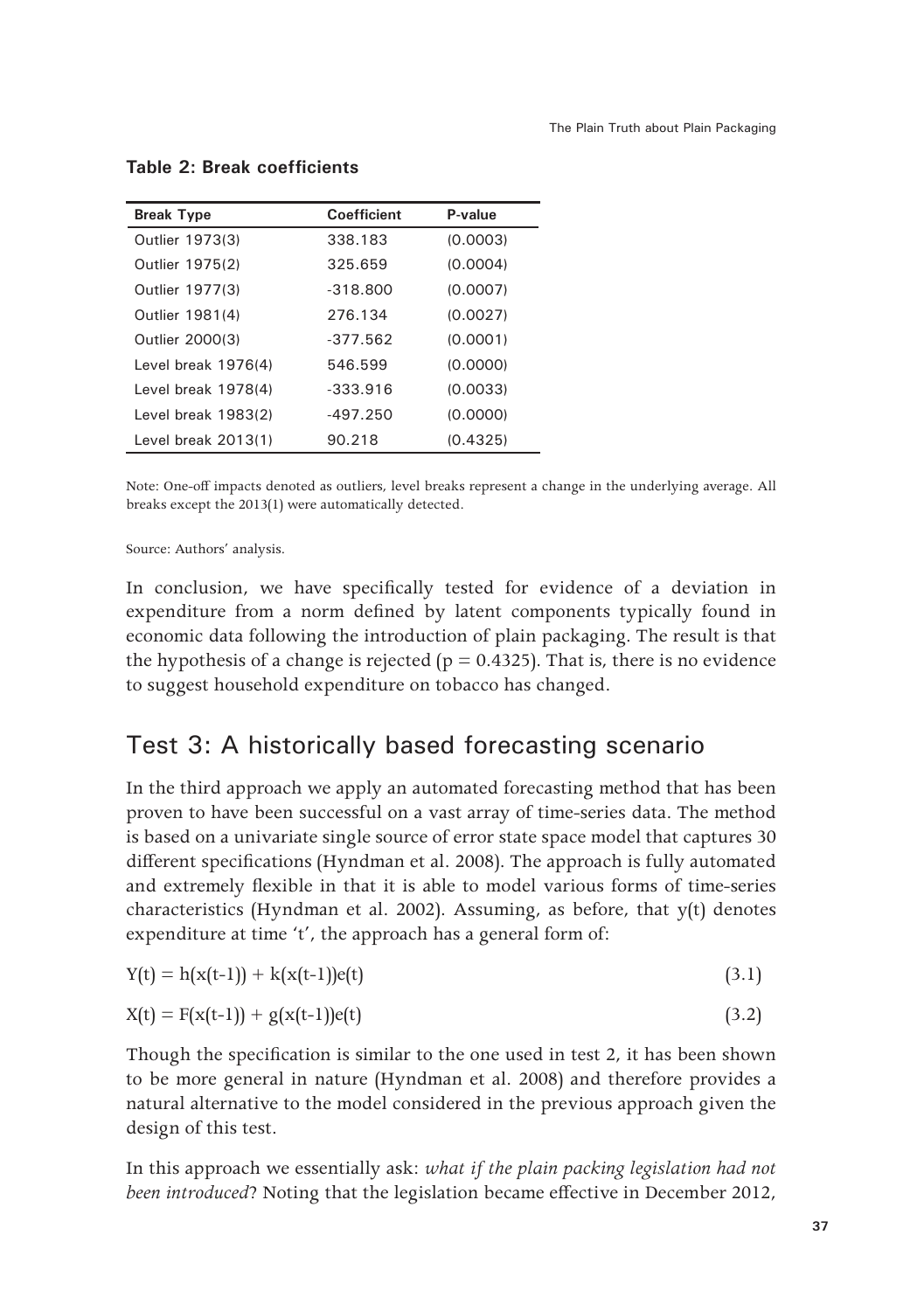we perform a forecasting exercise using the data available from 1959 to 2012. By comparing the actuals in policy period to the prediction intervals we can then determine whether, based on historical patterns, consumption has deviated from the expected path.

In Figure 1 the actual household expenditure on tobacco is contrasted with 80 per cent and 95 per cent prediction intervals. The solid line (actual data) is clearly above the lower 80 per cent bound, indicating that spending was not abnormally low in 2013. Interestingly, the actuals appears to be mapping directly onto the corresponding 80 per cent upper bound, suggesting, *prima facie*, that expenditure was high relative to historical expenditure levels. Given the actuals are within the 95 per cent prediction intervals, we conclude that there is no evidence that plain packaging has changed spending levels in this expenditure category.



#### **Figure 1: Actual tobacco expenditure and forecast prediction intervals**

Source: Authors' calculations.

In conclusion, consistent with the other test results, the results suggest there is no evidence that household expenditure on tobacco has changed following the introduction of the plain packaging legislation.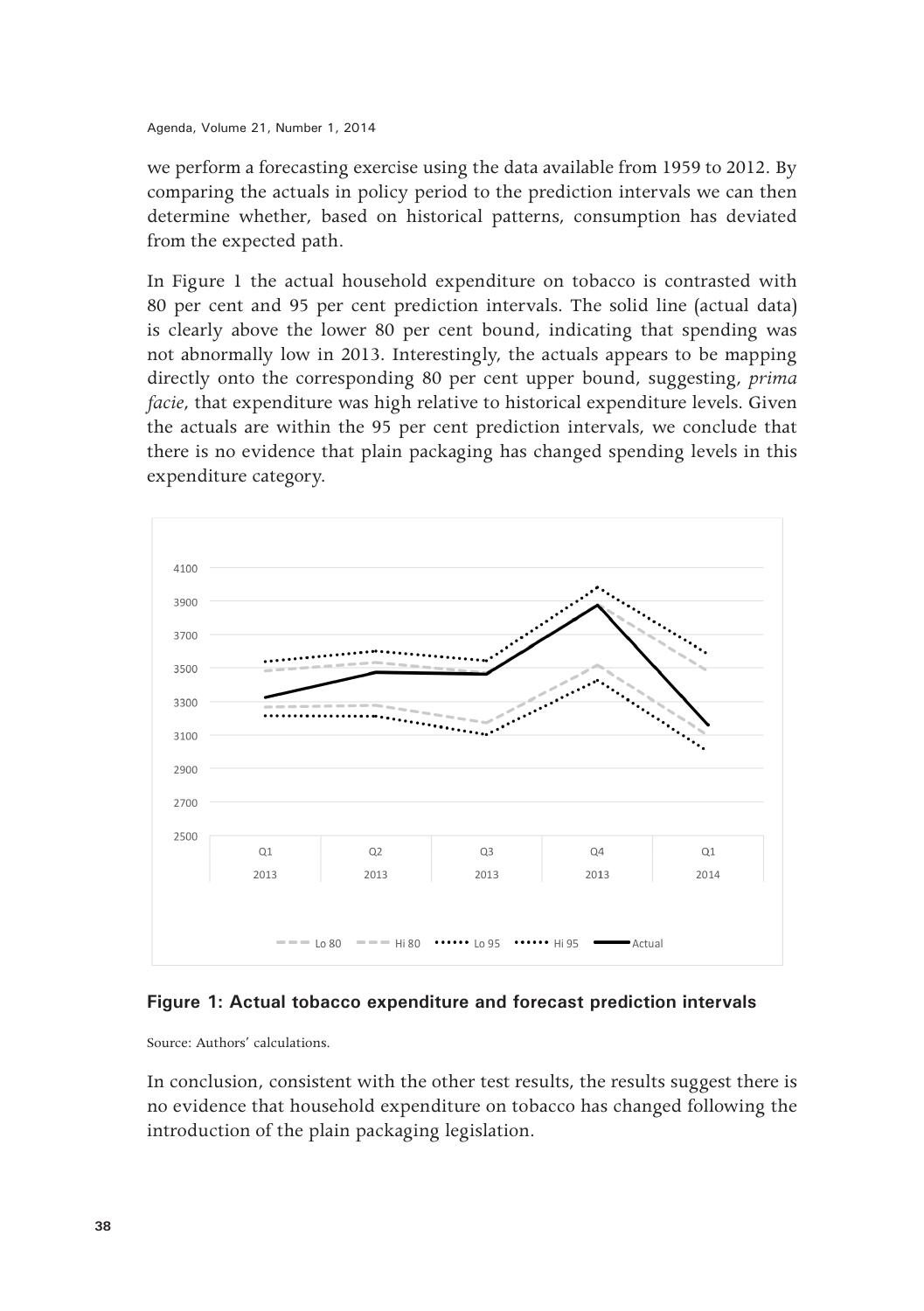## **Conclusion**

Ronald Coase famously argued that if you tortured the data long enough they would confess. In this paper we have tortured the data, but there has been no confession. At best, we can determine the plain packaging policy introduced in December 2012 has not reduced household expenditure of tobacco once we control for price effects, or the long-term decline of tobacco expenditure, or even the latent attributes of the data.

To the contrary, we are able to find a suggestion that household expenditure of tobacco has, *ceteris paribus*, increased. In our forecasting exercise the actual data come close to breaking through the 80 per cent confidence interval. While we do not want to over-emphasise these results, we do conclude that any evidence to suggest that the plain packaging policy has reduced household expenditure on tobacco is simply lacking.

There are two very important caveats to our results. In the first instance, data on actual (legal) tobacco consumption (on a per-stick basis) do exist, though not in the public domain. Publicly available data on household tobacco expenditure are an imperfect proxy for tobacco consumption – as the 'Tobacco in Australia' report concedes. In any event, the ABS data are potentially subject to substantial revision and cannot answer well the questions being asked of them.

Establishing the efficacy of the plain packaging policy will take painstaking econometric analysis over a long period of time. This will involve having to untangle the effects of excise increases and changes in smoker behaviour, and substitution to illegal tobacco products. As things stand at the minute, it would be a very brave public-health advocate that claims vindication from one data point (subject to revision) in supporting the plain packaging policy.

## **Appendix 1**

This appendix presents a hypothetical counter-example to the contention that chain volume measures of expenditure always accurately capture movements in quantity of cigarettes consumed. The example assumes that the total quantity of cigarettes remains at 100, but it shows that chain volume will be measured as falling.

The ABS reports household expenditure data in real terms – specifically they employ chain-volume measures. ABS (2014a) provides a detailed explanation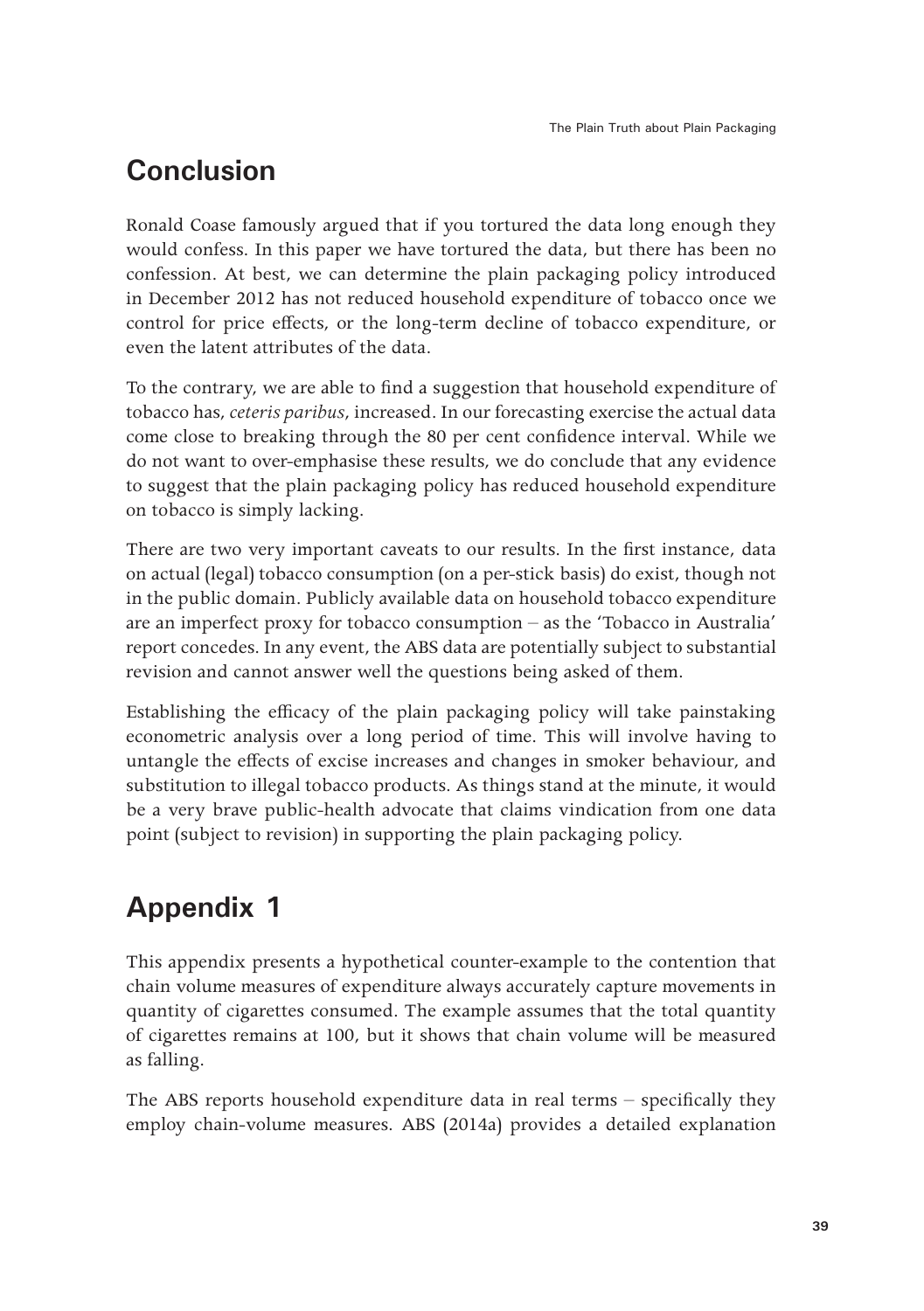of its approach and ABS (2003) provides a worked example of how to calculate chain volume data. In this appendix we offer a slightly more complex example than the ABS presents.

First, we assume four brands of cigarette; Premium, Mid-Price, Low-Price, and Deep Discount. We also assume in each year that 100 cigarettes are consumed. We use market share data (from Kerr and Creighton 2014) to allocate those 100 cigarettes to each brand over four years. We then assume prices for each brand in the first year (\$20, \$15, \$12, \$10) – we have no knowledge if these prices are 'realistic' or not. Scollo and Winstanley (2012, section 13.3) provide a time series of prices for the 'Craven A' brand of cigarettes. They report a price of \$12.68 in 2010, \$15.52 in 2011, but only \$10.36 in 2012. Unfortunately, they do not report a 2013 price. In this example, we wish to demonstrate a point, not provide a realistic or detailed explanation of the actual ABS data. We then increase prices in each period by \$2 for each brand of cigarette.

Table A1 sets out the details. We then calculate an Index Value for each year, where

$$
Index Value = \frac{\sum P1Q2}{\sum P1Q1} \times \frac{\sum P2Q3}{\sum P2Q2} \times \dots \frac{\sum Pn - 1Qn}{\sum Pn - 1Qn - 1}
$$

The Index Value becomes an index number simply by multiplying by 100. The Index Value can be expressed in dollar terms by multiplying it by the Total Expenditure figure in the reference year – in our case, year 1. These calculations are performed and shown in Table A.1.

The effect of our assumptions is that overall quantity of tobacco consumption is constant, but the composition of the consumption changes. Smokers are substituting from higher-priced brands to lower-priced brands. Each year, the price of cigarettes is rising and Total Household Expenditure is rising. That, however, is not reflected in the Chain Volume measure that attempts to strip out price effects. What is happening there is that the lower-priced brands are being more heavily weighted in the calculation by lagged prices (which are themselves lower than the current period prices). While controlling for increased prices in each period, the calculation does not adequately control for substitution effects and so the reported household expenditure in chain-volume terms falls, even as actual household expenditure in current terms is rising.

It is also possible to generate numbers that show chain-volume expenditure falling while quantity consumed increases. Such an outcome would reconcile the observations of both the tobacco industry and anti-tobacco lobbyists.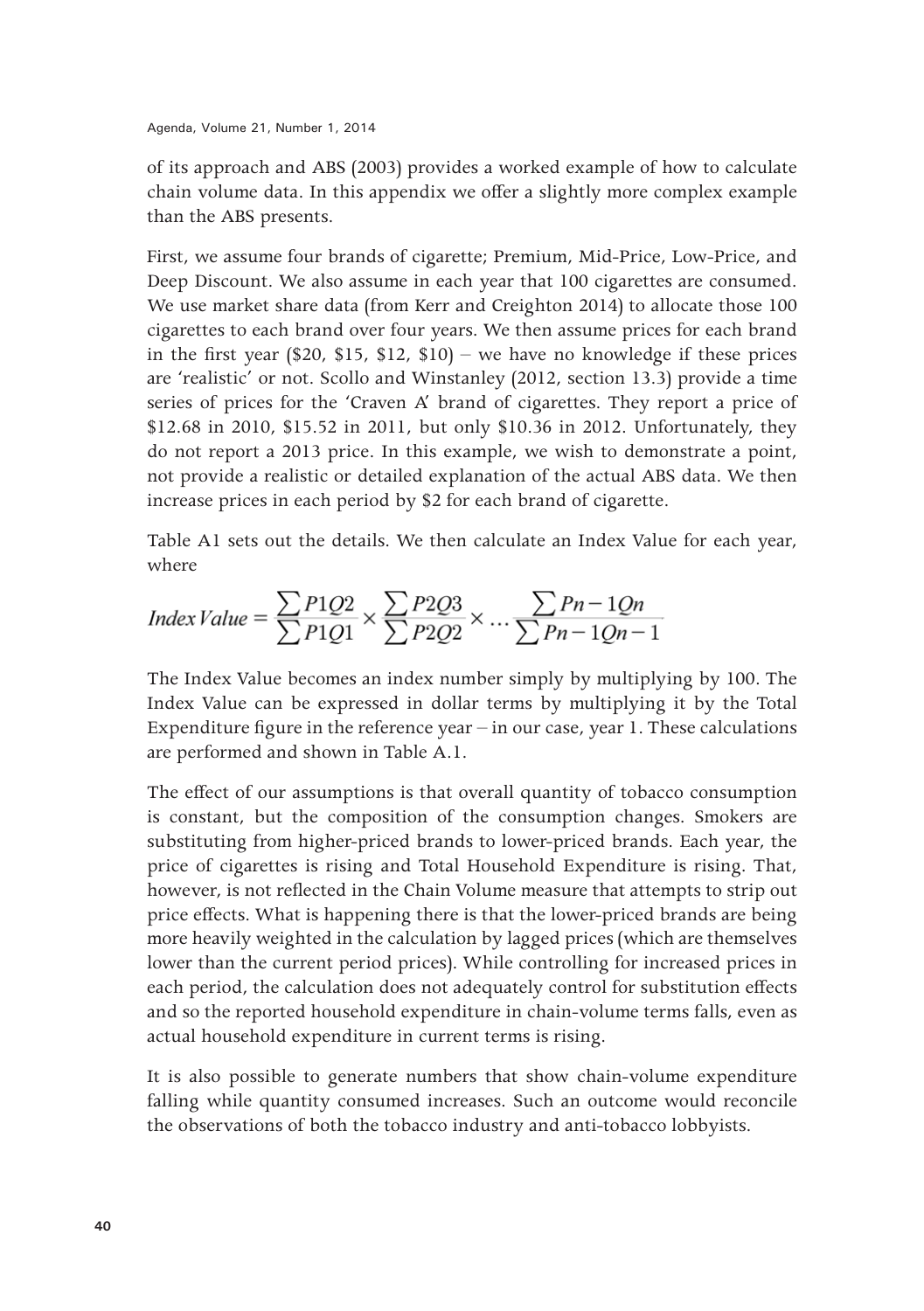|                                        | 1  |                |                  | $\overline{2}$ |        |       | 3  |      |               | 4         |      |          | 5         |      |       |
|----------------------------------------|----|----------------|------------------|----------------|--------|-------|----|------|---------------|-----------|------|----------|-----------|------|-------|
|                                        | P1 | Q <sub>1</sub> | P <sub>101</sub> | <b>P2</b>      | 02     | P202  | P3 | 03   | P3Q3          | <b>P4</b> | Q4   | P404     | <b>P5</b> | Q5   | P5Q5  |
| Premium                                | 20 | 19.3           | 386              | 22             | 18.4   | 404.8 | 24 | 17.5 | 420           | 26        | 15.8 | 410.8    | 28        | 13.6 | 380.8 |
| <b>Mid Price</b>                       | 15 | 54.7           | 820.5            | 17             | 52.7   | 895.9 | 19 | 50.9 | 967.1 21      |           | 46.8 | 982.8 23 |           | 41.9 | 963.7 |
| <b>Low Price</b>                       | 12 | 22.6           | 271.2            | -14            | 22.6   | 316.4 | 16 |      | 21.3 340.8 18 |           | 17.7 | 318.6 20 |           | 16.3 | 326   |
| Deep<br><b>Discount</b>                | 10 | 3.4            | 34               |                | 12 6.3 | 75.6  | 14 | 10.4 | 145.6 16      |           | 19.6 | 313.6    | 18        | 28.2 | 507.6 |
| <b>Total</b><br>Expenditure            |    | 100            | 1512             |                | 100    | 1693  |    | 100  | 1874          |           | 100  | 2026     |           | 100  | 2178  |
| Index<br><b>Number</b>                 |    | 100            |                  |                | 98.7   |       |    | 97.6 |               |           | 95.1 |          |           | 92.9 |       |
| <b>Chain Volume</b><br><b>Estimate</b> |    | 1512           |                  |                | 1493   |       |    | 1476 |               |           | 1438 |          |           | 1404 |       |

**Table A1: Stylised example of household expenditure on tobacco**

Source: Authors' analysis.

### **References**

- Australian Bureau of Statistics 2003, *Demystifying Chain Volume Measures*, ABS Cat. 1367.5.
- ––– 2013, Australian System of National Accounts: Concepts, Sources and Methods, ABS Cat. 5216.0.
- ––– 2014a, Australian National Accounts: National Income, Expenditure and Product, ABS Cat. 5206.0.
- ––– 2014b, Consumer Price Index, ABS Cat. 6401.0.
- ––– 2014c, Australian Demographic Statistics, ABS Cat. 3101.0.
- Australian Institute of Family Studies, undated, 'Family Facts and Figures: Australian households', www.aifs.gov.au/institute/info/charts/ households/#havsize (accessed: June 2014).
- Australian Institute of Health and Welfare, 2014, National Drugs Strategy Household Survey 2013 survey. Available at www.aihw.gov.au/alcohol-andother-drugs/ndshs/
- Benowitz, N., Hall, S., Herning, R., Jacob, P. 3rd, Jones, R. and Osman, A. 1983, 'Smokers of low-yield cigarettes do not consume less nicotine', *New England Journal of Medicine* 309(3): 139–42.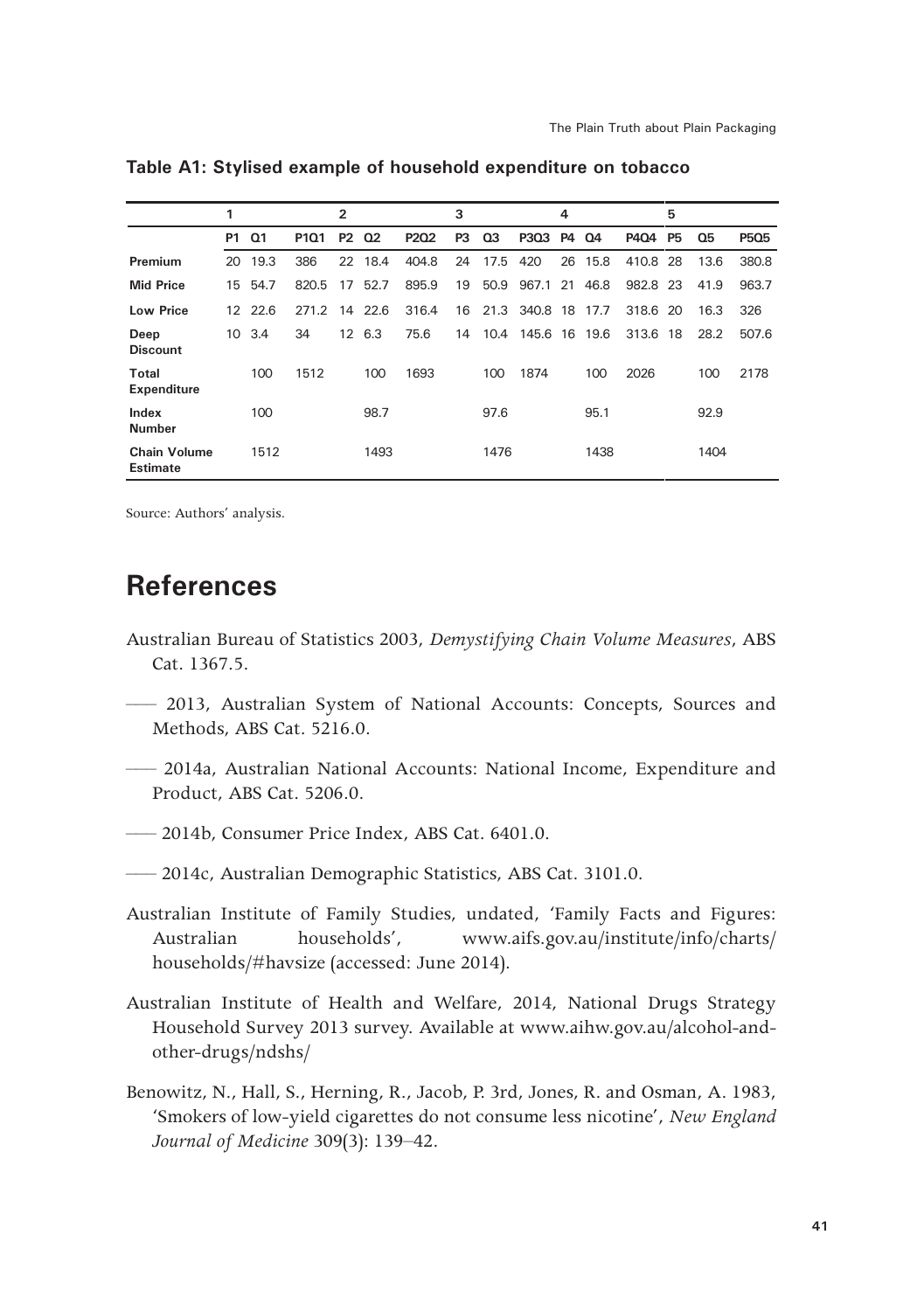- Campbell, D. 2012, 'Plain packs will make smoking history', *The Guardian,* 25 January 2012.
- Clarke, H. and Prentice, D. 2012, 'Will Plain Packaging Reduce Cigarette Consumption?' *Economic Papers* 31(3): 303–17.
- Davidson, S. and De Silva, A. 2013, 'Stimulating Savings: An Analysis of Cash Handouts in Australia and the United States', *Agenda: A Journal of Policy Analysis and Reform* 20(2): 39–57.
- Department of Health, 2014, Tobacco key facts and figures. www.health.gov.au/ internet/main/publishing.nsf/Content/tobacco-kff
- Farrell, L and Fry, T 2013, 'Is Illicit Tobacco Demand Sensitive to Relative Price?' *Economic Papers* 32(1): 1–9.
- Germain, D., Wakefield, M.A. and Durkin, S.J. 2010, 'Adolescents' Perceptions of Cigarette Brand Image: Does Plain Packaging Make a Difference?' *Journal of Adolescent Health* 46(4): 385–392.
- Harvey, A. 1989, Forecasting, Structural Time Series Models and the Kalman Filter, Cambridge: Cambridge University Press.
- Harvey, A.C. and Durbin, J. 1986, 'The effects of seat belt legislation on British road casualties: A case study in structural time series modelling', *Journal of the Royal Statistical Society Series A (General)*: 187–227.
- Harvey, A.C. and Koopman, S.J. 1992, 'Diagnostic checking of unobservedcomponents time series models', *Journal of Business & Economic Statistics* 10(4): 377–89.
- Hyndman, R.J., Akram, M. and Archibald, B.C. 2008, 'The admissible parameter space for exponential smoothing models', *Annals of the Institute of Statistical Mathematics60*(2): 407–26.
- Hyndman, R.J., Koehler, A.B., Snyder, R.D. and Grose, S. 2002, 'A state space framework for automatic forecasting using exponential smoothing methods', *International Journal of Forecasting* 18(3): 439–54.
- Hyndman, R.J., Koehler, A.B., Ord, J.K. and Snyder, R.D. 2008, 'Forecasting with exponential smoothing: the state space approach', Springer-Verlag. www.exponentialsmoothing.net
- Kaul, A. and Wolf, M. 2014, 'The (Possible) Effect of Plain Packaging on the Smoking Prevalence of Minors in Australia: A Trend Analysis', University of Zurich Department of Economics Working Paper Series, No. 149. Available at: www.econ.uzh.ch/static/workingpapers.php?id=828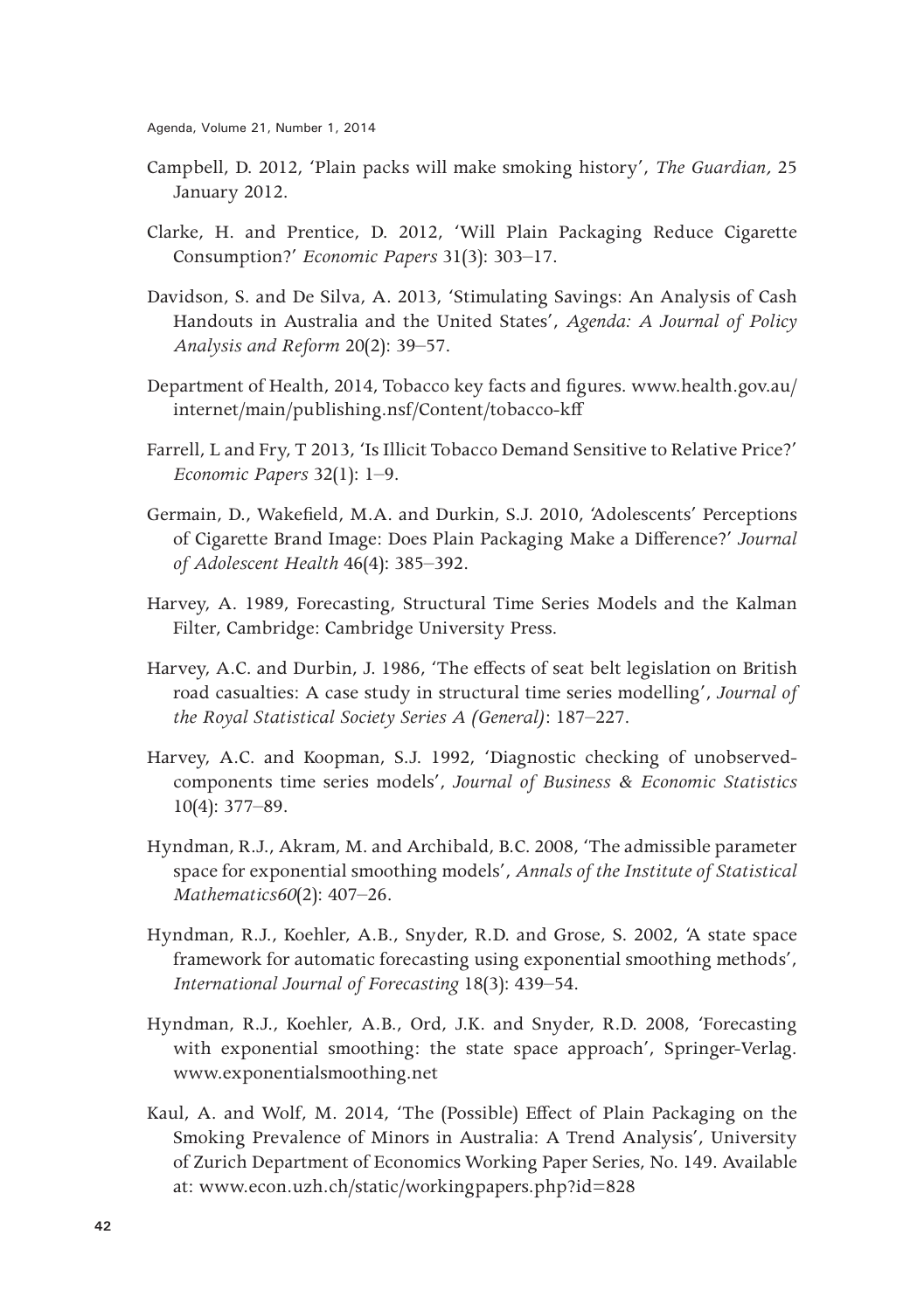- Kerr, C. 2014, 'Labor's plain packaging fails as cigarette sales rise', *The Australian*, 6 June 2014.
- Kerr, C. and Creighton, A. 2014, 'Plain wrong? Here are the facts: cheap smokes are on the rise since plain packaging', *The Australian*, 18 June 2014.
- Koopman, S., Harvey, A., Doornik, J. and Shephard, N. 2009, *Structural Time Series Analyser, Modeller and Predictor (STAMP 8.2)* Timberlake Consultants.
- Lancaster, K. 1966, 'A new approach to consumer theory', *Journal of Political Economy* 74: 132–57.
- ––– 1975, 'Socially Optimal Product Differentiation', *American Economic Review* 65(4): 567–85.
- Scollo, M.M. and Winstanley, M.H. 2012, *Tobacco in Australia: Facts and issues*, 4th edn. Melbourne: Cancer Council Victoria. Available from www. TobaccoInAustralia.org.au
- Sinclair, S., Boymal, J. and de Silva, A. 2012, 'A Re-appraisal of the Fertility Response to the Australian Baby Bonus', *Economic Record* 80(1): 78–87.
- Smyth, J. 2014a, 'Australians stub out cigarettes in wake of plain-pack law', *Financial Times*, 11 June 2014.
- ––– 2014b, 'Australia smoking rates tumble after plain packaging shift', *Financial Times*, 17 July 2014.
- Tawadros, G.B. 2009, 'Testing the impact of inflation targeting on inflation', *Journal of Economic Studies* 36(4): 326–42.
- Treasury, Undated, Issues in Tobacco Taxation, Available at: www.treasury. gov.au/~/media/Treasury/Access%20to%20Information/Disclosure%20 Log/2011/Plain%20packaging%20of%20tobacco%20products/Downloads/ Document\_57.ashx
- Wakefield, M.A., Hayes, L., Durkin, S. and Borland, R. 2013, 'Introduction Effects of the Australian Plain Packaging Policy on Adult Smokers: A Cross-Sectional Study,' *BMJ Open* 3(7): http://bmjopen.bmj.com/content/3/7/ e003175.full
- Young, J., Stacey, I., Dobbins, T., Dunlop, S., Dessaix, A. and Currow, D. 2014, 'Association between tobacco plain packaging and Quitline calls: a population-based, interrupted time-series analysis', *The Medical Journal of Australia* 200(1): 29–32.